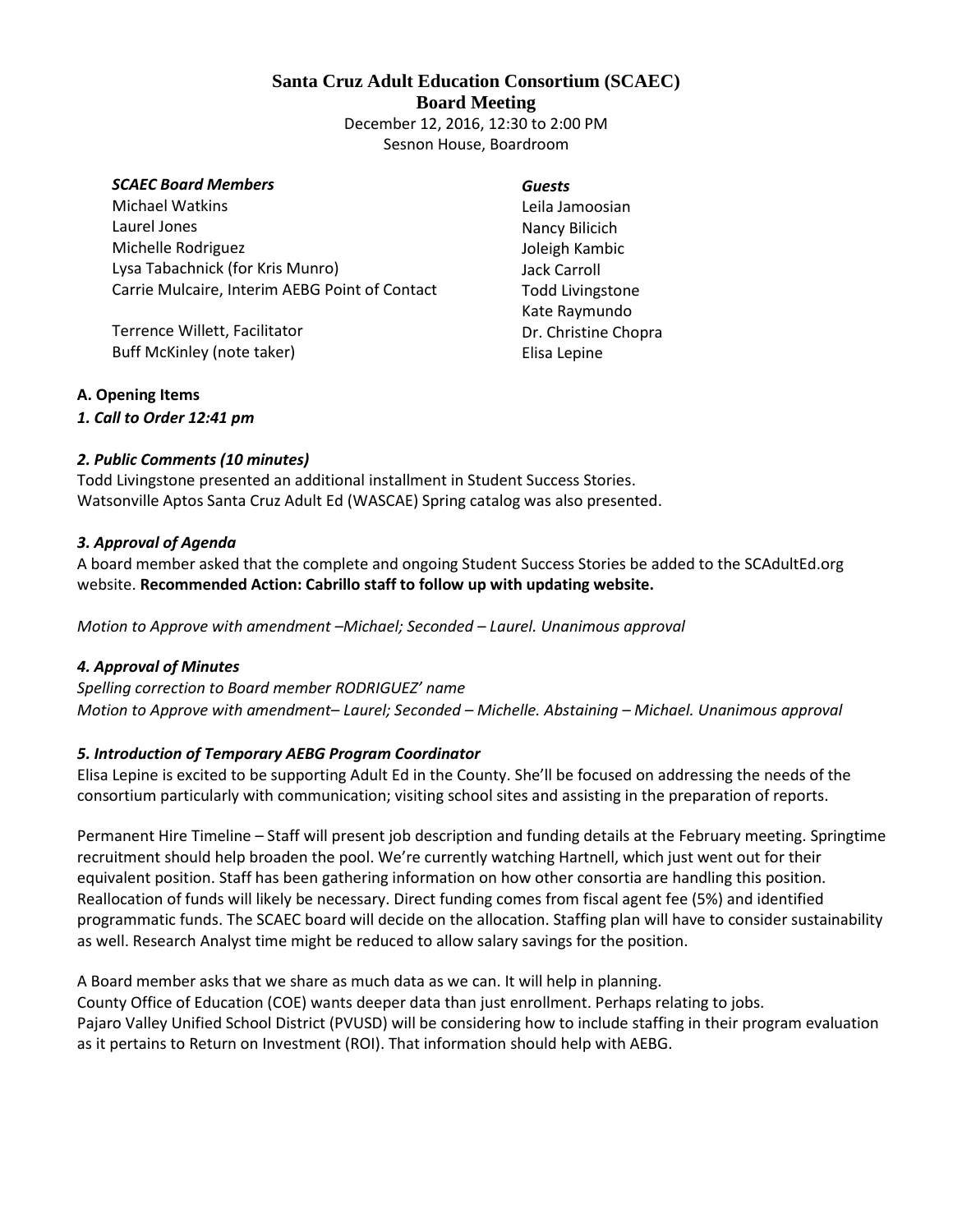### *6. Introduction of Santa Cruz County College Commitment (S4C) Director*

Dr. Christine Chopra is happy to be part of the adult education process and welcomes upcoming opportunities for collaboration and data sharing. Encouraging Parent Ed will help them support their children's education. Dr. Chopra is also working with WestEd on a variety of projects.

### **B. Action Items**

### *1. Reporting Calendar and Upcoming Reporting Deadlines*

Important dates over the next few months were highlighted.

As the 12/16 deadline approaches, Board member pointed out that PVUSD hasn't been invoiced from Santa Cruz City Schools (SCCS) yet. Lysa with support from Cabrillo staff will each send communication to SCCS. PVUSD needs Invoices based on actuals – Staffing and Utilities in particular.

The 12/20 Data and Accountability deadline has been moved to Feb 20<sup>th</sup>, 2017, but we're in the final stages of creating our submission and should be able to work on allocation of funding earlier than February.

### **Recommended action: Approve timeline with the amendment that SCCS is following up on invoicing.**

*Motion to Approve with amendment – Laurel; Seconded – Michael. Unanimous approval*

### **C. Information Items**

### *4. SCCS / PVUSD Budget*

PVUSD is currently deficit spending, so they want confirmation that budget assumptions are correct. The budget is undergoing a high level of scrutiny, so items must be correct. Michelle has publicly stated that as far as fiscal responsibility goes, not \$1 of PVUSD money can be used to compensate SCCS. Adult Ed must live within its means.

PVUSD representative further noted that a significant increase in staff time hadn't been considered when the original contract was drawn up between PVUSD and SCCS. The Memorandum of Understanding (MOU) indicates that PVUSD should be held financially harmless. SCCS representative suggested reevaluating the MOU as it pertains to fees, evaluation, and reporting.

COE representative stated that we should think about how we deliver Adult Ed countywide. There are other schools and districts in the county that need to be considered in the bigger discussion.

### *1. Update of Data and Accountability Work plan and Budget*

On 12/5/16, SCAEC Board approved the work plan and budget that will be submitted to the state shortly. There was concern about adding a contingency item to acquire the Casas TOPSpro software required by the state for tracking students served by AEBG. Only entities that directly serve students using AEBG funds are required have this system as indicated by the AEBG program officer. The program officer had also contacted staff about an incident where a consortium member employee requested technical assistance for the consortium from a California Department of Education (CDE) employee. As neither the consortium member employee nor CDE employee requested authorization from their respective entities, a conflict ensued between California Community College Chancellor's Office (CCCCO) and CDE staff. Our consortium has been asked to have all our employees follow protocol with respect to official requests from the state. The CCCCO and CDE have also indicated they had no intent to circumvent or undermine local governance and have instructed their staff to all follow protocol.

### *2. AEBG Summit Report Out*

Draft notes were presented. No other participants have added comment. Board members will read on their own.